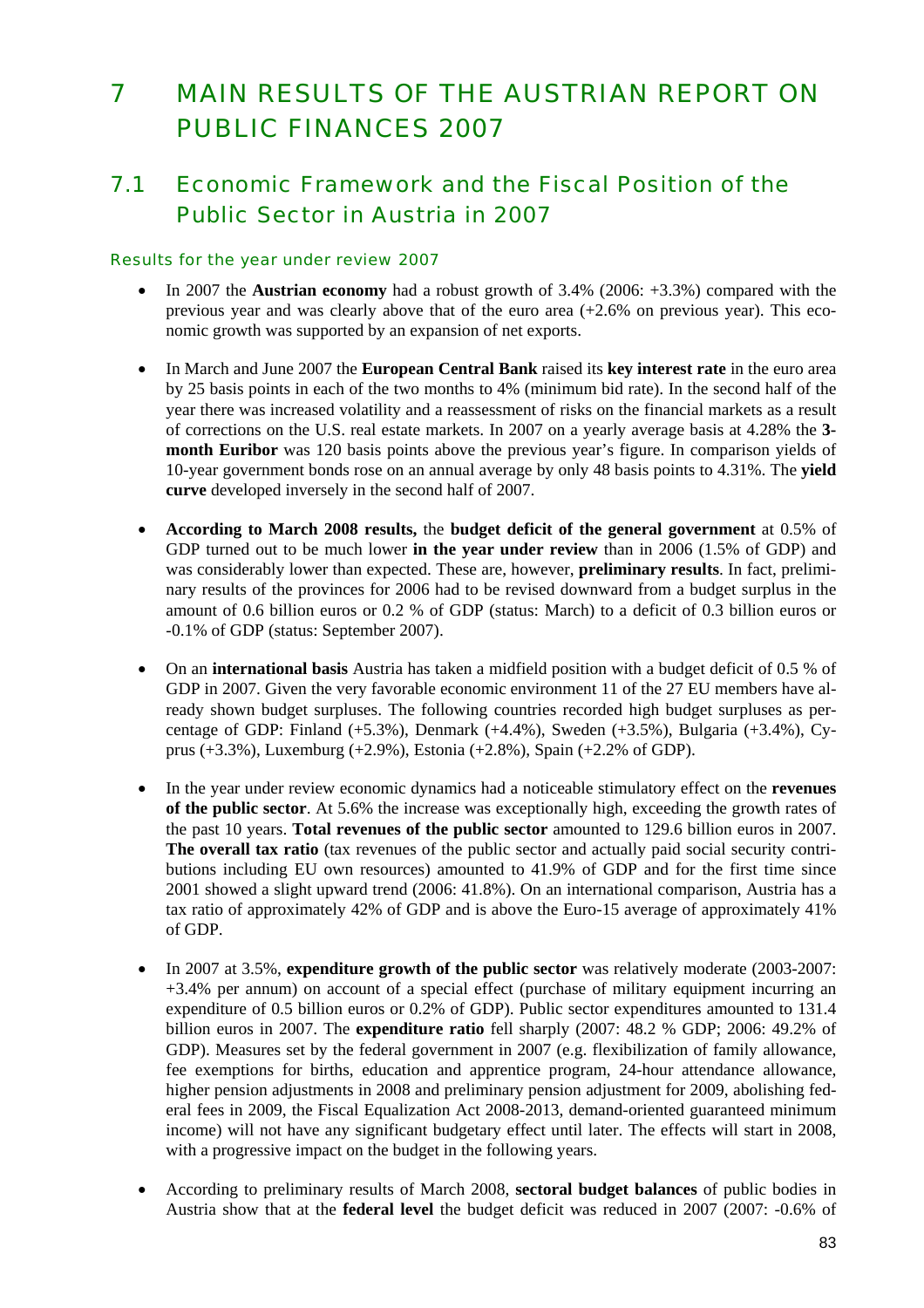GDP; 2006:  $-1.6\%$  of GDP), while the budget surpluses of the provinces and municipalities increased only slightly in total (2007: 0.2% of GDP; 2006: 0.1% of GDP). **Social security funds** are expected to show a slight deficit of 0.1% of GDP (deficit of **state health insurance funds**).

• In spite of the positive development of revenues the **budget balances on the provincial level according to Maastricht** (excluding Vienna) had a very negative development in **2006** (2006: - 0.1% of GDP; 2005: +0.1% of GDP). External factors, such as increasing demand in the fields of health and health care or higher costs of debt were not the only reasons for this negative development on the provincial level in 2006 (EUR -0.6 billion). In **2007** the provinces apparently did not make much headway in their consolidation efforts in spite of very high tax revenues. The improvement of the budget deficit by 0.1 percent (2007: -0.0% of GDP; 2006: -0.1% of GDP) was solely on account of the absence of a one-off effect in 2006 (guaranty for Bank Burgenland). However, the estimations of Statistik Austria for 2007 may be somewhat too cautious.

#### Midterm development of revenues and expenditures (2003 – 2007)

- Within the period 2003 to 2007 **social benefits in kind to private households** and **transfers to market producers** (subsidies, investment grants), with an expenditure share of over 11% in each case showed the highest increases averaging 5.5% and 4.1% per annum. Both of these developments reflect mainly rising costs in health care. In recent years higher amounts of transfers to market producers also went to the **transport** sector (mainly government-related corporations of all administrative bodies). This expenditure category also reflects the measures to promote growth and employment of the past legislative periods as well as the debt relief granted by the federal government to the ÖBB (Austrian Federal Railways) in 2004 (EUR 6.1 billion).
- **Monetary transfers** to private households, which tie up more than 37% of the total volume of public expenditures, showed a relatively low increase of 2.8% per annum from 2003 to 2007, which was considerably lower than the annual **total public expenditure growth** at 3.4% per annum.
- **Public administrative outlays** (compensation of employees, intermediate consumption), which most recently accounted for 28% of total public expenditures, showed an above-average rise in the period under review of 3.7% per annum.
- Direct public expenditures for **investments** have been losing significance for years (spin-offs, lease financing). If the **investments of the spun-off units** that were previously part of the government sector were included in **government investments**, the volume of public investments would be doubled. In that case gross investments reach a dimension of more than 5 billion euros, but are also showing a tendency to decrease (2007: EUR 5.39 billion or 2.0% of GDP; 2003: EUR 5.44 billion or 2.4% of GDP).
- On the **revenue side,** the weak economy and the Tax Reform 2004/2005 initially slowed down tax revenues in the period between 2003 and 2007. However, tax revenues later rose steeply as a result of the economic recovery. The increase in **total tax revenues** between 2003 and 2007 ranged from 1.2% (2005) to 7.3% (2007). At an average of 4.4% per annum the increase in **direct taxes** was significantly higher than that of **indirect taxes** at 3.5%. **Social security contributions** are included in taxes or charges in the broader sense and have a share of 33% to 34% of total revenues. The increase in **overall public revenues** was 3.8% per annum from 2003 to 2007 and thus exceeded the annual **overall expenditure growth** of 3.4% on average.
- There are very close **financial entanglements** between the **sub-sectors of the state**. Although tax shares that are regulated in the Fiscal Equalization Act are recorded directly as tax revenue of the respective public administrative body (recipient), intergovernmental transfer revenues of the **provinces** cover more than half of total income and those of the **municipalities** approximately one-fifth. On the expenditure side, it becomes evident that essentially the federal level (co-) finances services that are offered by other public bodies: province-employed teachers, investment contributions for residential housing, environment and infrastructure, federal contributions to fi-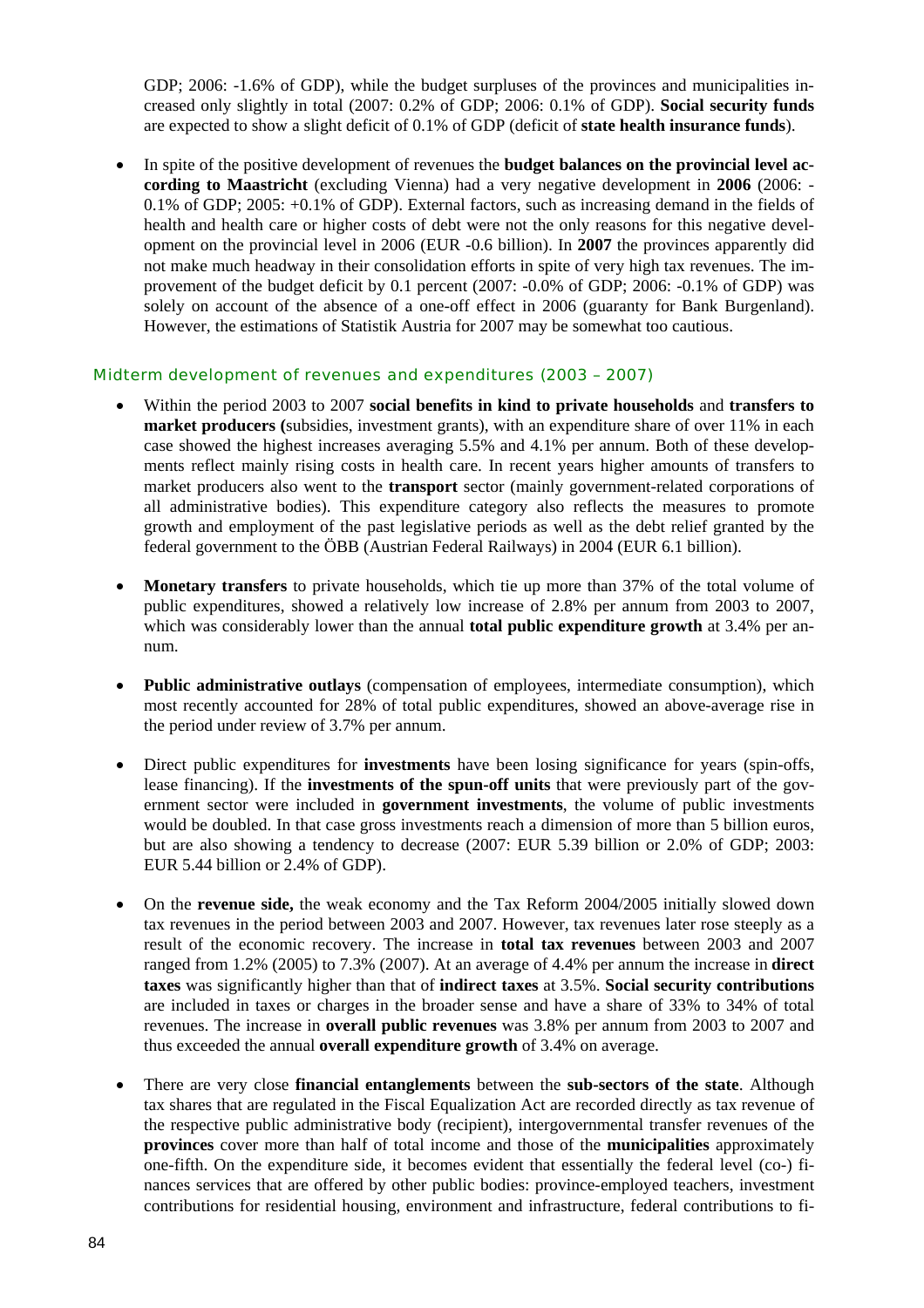nance hospitals, reimbursements for the transfer of federal highways to the provinces, demand allocations according to FAG 2005 (Fiscal Equalization Act), grants for sewage disposal and water supply (residential water management). In 2007 total transfers between and within the federal government, provincial governments, municipalities, and social security funds amounted to approximately 38 million euros (that is 29% of total expenditures), of which approximately 26% were accounted for by payments of the federal government. However there are also extensive entanglements between the provinces and municipalities (in each case approximately 3 billion euros). From 2002 to 2007 **intergovernmental transfers** (on the expenditure side) showed a dynamic increase (+5.7% per annum).

• From a **net perspective** of the **intergovernmental transfers** (intergovernmental expenditures minus corresponding revenues) it becomes apparent that in the period under review it was primarily the **provinces** that profited from increased intergovernmental payments, which were mainly rendered by the federal government.

#### Public Debt according to Maastricht 2007

- **According to Maastricht**, the **national debt** as a percentage of GDP decreased markedly in the year under review. For the first time the national debt fell below the stipulated Maastricht limit of 60% of GDP. The **debt ratio** decreased by 2.6 percent from 61.8% (end of 2006) to 59.2% of GDP (end of 2007) with the reduction being almost completely on the federal government level. In absolute figures in 2007 the **public debt level** rose by 1.9 billion euros and reached 161.3 billion euros at the end of 2007, according to preliminary results (2006: EUR 159.5 billion euros).
- At the end of 2007, the **federal level** accounted for 90.9% of the total national debt, the **provincial level** for 5.3%, the **municipal level** (including Vienna) for 2.9%, social security funds for 0.9%. In 2007 the federal debt as percentage of GDP decreased by 2.5 percentage points to 53.8% of GDP, that of the municipal level by 0.1 percentage points to 1.7% of GDP und that of the social security funds by 0.2 percentage points to 0.5% of GDP, while the debt ratio at the provincial level rose by 0.1% to 3.1% of GDP.
- The creditor structure of the public debt is dominated by the creditor structure of the federal debt. The federal government covers its financing requirement mainly by issuing euro-bonds, which since the EMU was implemented have been acquired almost completely by foreign investors (in particular from the euro area). By the end of 2007 the share of **foreign debt** reached about 80%. The Austrian banking sector is the most important **domestic creditor** of public debt (end of 2007: 11%). At the end of 2007 **private investors** (enterprises and private households) held only about 1% (about EUR 1.5 billion.) of the total public debt by direct ownership of government securities. Indirect ownership of government securities of private households through investment funds amounted to over 2 billion euros at the end of 2007.

### 7.2 The Federal Government's Debt Activities in 2007

- The **debt of the federal government (excluding own holdings of federal securities)** reached 147.4 billion euros at the end of 2007 and thus was 2.1 billion euros above the comparable value of the previous year or 1.5%. Measured against GDP, the debt ratio of the federal government decreased noticeably in the year under review (end of 2007: 54.0% of GDP; end of 2006: 56.3% of GDP).
- Since mid-2007 **financial markets** have been marked by considerable turbulences. The "flight to secure investments" as well as revised growth expectations have put a halt to the interest rate rise on markets for government bonds, which continued until the middle of the year. The effects of the crisis in confidence were not only apparent from the fact that the yield curve for government bonds in the euro area was pushed downward, but also by an inverse course evident in particular in the short-term segments of the yield curve. Nevertheless at 4.3% the yields of 9- to 10-year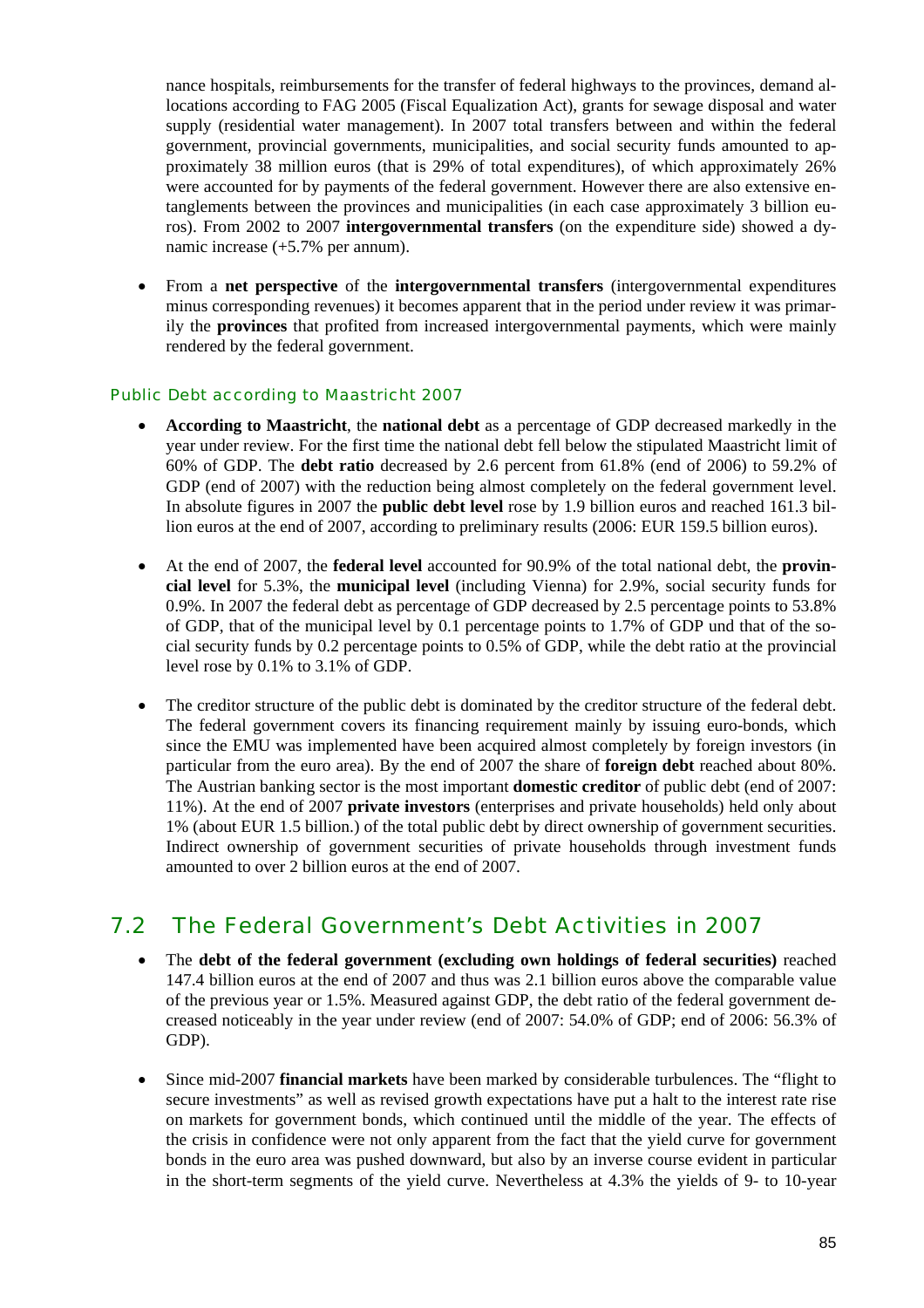Austrian government bonds were approximately 50 basis points above 3.8%, the yields of the previous year.

- The **yield difference** between German government bonds and Austrian government bonds widened as a result of financial market turbulences. In 2007 on an annual average basis, the yield difference to Germany was 7 basis points for 10-year bonds (2006: 2 basis points). Similar yield differences to Germany were observed in most of the EEA countries, with the exception of Greece, Italy, and Portugal, whose yield differences to Germany were 19 to 27 basis points (Euro-12 average without Luxemburg 2007: 12 basis points).
- The federal government's debt management once again made use of the nominal interest rate level on euro capital markets, which was higher in 2007 but still relatively low, by concluding **long-term financing at fixed interest rates**. In 2007 gross borrowing had an average maturity of 14.3 years (2006: 11.9 years). Once again **euro government bonds** were the principle source of financing. In January the Republic of Austria issued, among other types of bonds, a 30-year bond with a coupon of 4.15%, which was increased in the course of the year to a volume of more than 5 billion euros. In 1997 a bond with a maturity of 30 years was issued for public subscription for the first time and for the last time until 2007.
- The **structure of the federal government's debt (excluding own holdings of federal securities)** in Austria shifted further towards euro debt forms. At the end of 2007, 82.4% of the federal government debt was accounted for by euro bonds (2006: 79.7%) and 95.1% by all types of euro debt (2006: 94.3%). The **share of foreign currency debt** of government debt (after swaps) decreased on the year before from 5.7% (end of 2006) to 4.9% (end of 2007). The volume of foreign debt expressed in terms of euros (after swaps) amounted to 7.3 billion euros at the end of 2007.
- Once again, **interest rate swaps** were used extensively. At the end of 2007 interest rate swaps reached a nominal value of 38.2 billion euros (2006: 28 billion euros). In 2007 these swaps were mainly used to approximate an interest payment profile (in cash or according to federal budgetary law) to the actual yields or to curb the effect of interest rate losses in the federal budget as a result of bonds that were issued under par.
- In 2007 the **foreign debt ratio of the federal government** again showed an increase, which was mainly due to the fact that **euro** debt securities of the federal government were acquired by foreigners. If the 10% share owned by the federal government is not taken into account, foreign primary dealers acquired almost 99% of the volume of government bond issues in 2007.
- The average **remaining maturity of the total debt portfolio** rose more sharply in 2007 than in the previous year. At the end of 2007 the average remaining maturity was 9.1 years and thus was 1.0 year above the remaining time of the previous year.
- In 2007 the average **nominal interest rate** of the federal government's financial debt was reduced in spite of a significant increase of the remaining maturity (+1.0 year) and a slight increase in the market interest rate level, from 4.4% (end of 2006) to 4.3% (end of 2007). This development was triggered by a substantial redemption of debt categories with a much higher nominal interest rate of up to 7.25%. At the end of the year under review, 96.6% of the outstanding obligations of the federal government were **fixed-interest-rate obligations**.
- In 2007 the expenditure component **interest payments for debt** (without own holdings of federal securities) decreased by 278 million euros (2007: 6.64 billion euros; 2006: 6.92 billion euros) in spite of a net deficit of 2.9 billion euros on the previous year. In 2007 refinancing had to be effected at a higher market interest level than in 2006, but at the same time debt categories with higher nominal interest rates in comparison to the present interest level fell due. If the budget component **"miscellaneous expenditures"** ("other costs") is incorporated in this figure, **the federal debt servicing costs** totaled 6.76 billion euros (2006: 6.85 billion euros). It was the first time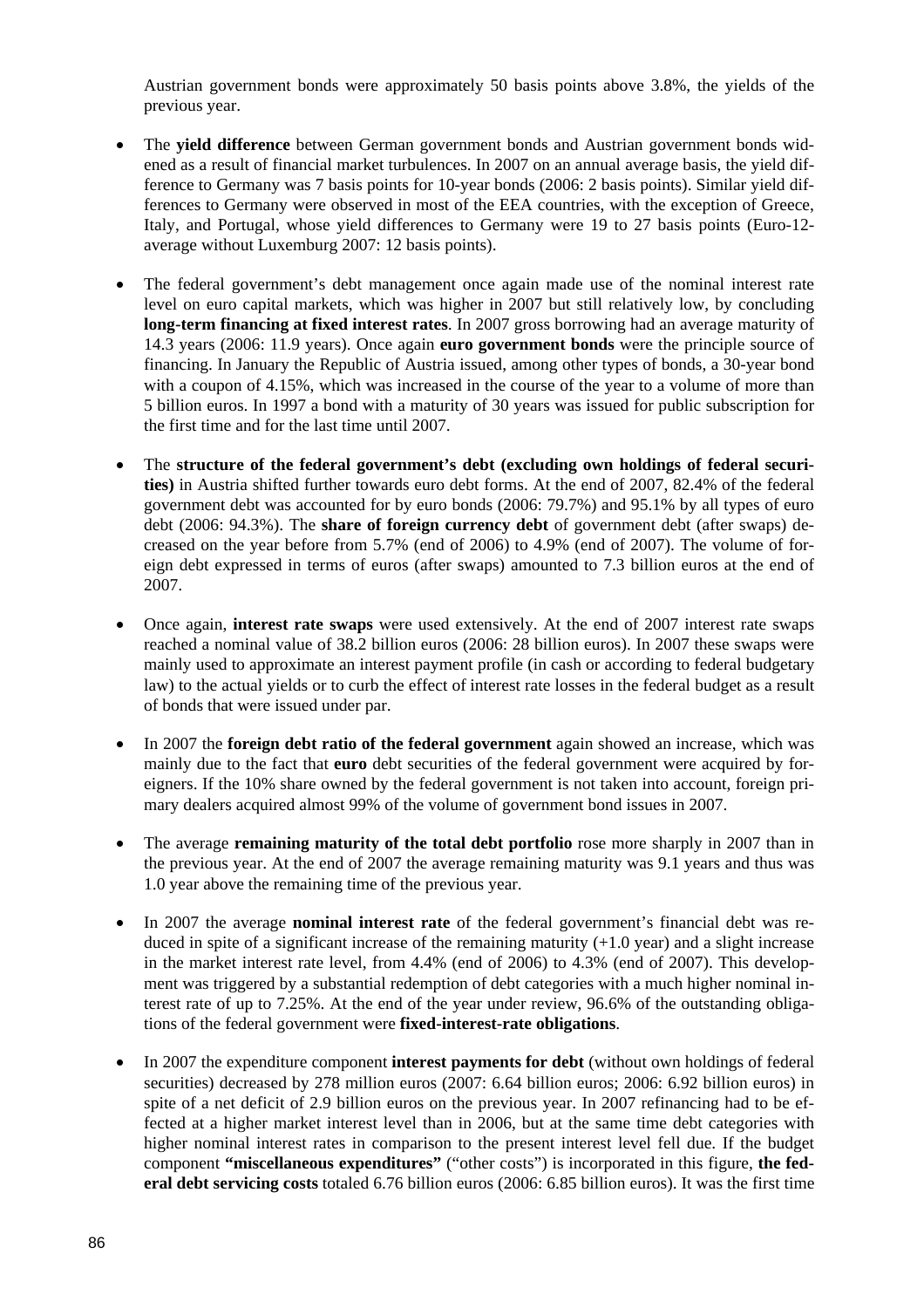since 2000 that expenditures of the budget component miscellaneous expenditures were above those of miscellaneous revenues.

If the development of interest costs of the federal government debt is compared with national key figures the following can be seen: **interest expenditure** for debt is a significant expenditure of the federal government, but a decrease in its burden on the budget is also evident. In 2005 there was an increase in the **interest-to-tax ratio** as a result of the Tax Reform 2004/2005 to 17.0%. This ratio decreased to 15.5% by 2007. In 2007 the **interest-to-GDP ratio**, which is measured on economic performance, was 2.5% of GDP. In 1999 the interest-to-GDP ratio was still at 3.3% of GDP.

## 7.3 Conclusions

 $\overline{a}$ 

- On the whole, due to unexpectedly high revenues of the general government in 2006 and 2007 it would have been possible to reach the targeted goal of a balanced budget in Austria. However, in 2007, at 0.1 % of GDP, the target of the **budget surplus agreed upon by the provinces (including Vienna) in the Austrian Stability Pact 2005** of 0.7% of GDP definitely seems to have been missed. Overall in 2007 **growth of expenditures** of the general government, which were at 3.5% on account of a special effect (purchase of military equipment), can be considered relatively moderate. However, measures set by the federal government in 2007 will not have any significant budgetary effect before 2008.
- Without **programs to curb the dynamism of expenditures** (in particular in the area of health services) and without a **comprehensive state reform program** that reinforces the responsibilities of the individual levels of government, and facilitates structural reform programs that increase efficiency and also the agreed-upon reduction of personnel (Administration Reform Program II), the **postulated goal of a balanced budget of the general government through the whole economic cycle** is not likely be achieved **on a sustainable basis**. The urgent need for reform in fields of mixed responsibility of all levels of government that in most cases are characterized by little transparency of performance, quality and costs, such as in health care, is documented by above-average increases in expenditures. The consolidation measures taken so far by provincial hospitals (e.g. cooperations, concentration of services, closing down of hospitals, an achievement-oriented payment system) have not yet led to any obvious reduction in cost growth. With complex, mostly non-transparent systems of responsibility, decision-making and financing, it is almost impossible to allocate responsibilities and the incentive to use financial means economically is very low.
- The consolidation course agreed upon in the present **Austrian Stability Program** (November 2007) to achieve a **midterm objective of a balanced budget in Austria** (average decrease of the structural budget deficit in the period under review by 0.2 percentage points p.a.) cannot be classified as particularly ambitious in view of the positive favorable economic conditions (measured by output gap and/or GDP growth rates that exceed trend growth). To achieve the medium-term budgetary objective (MTO) set by the federal government of a balanced budget of the general government throughout the whole economic cycle, annual consolidation measures (cyclically adjusted and not including one-off measures) in the range of 0.5% of GDP should be set in line with EU-obligations.
- In an **international context Austria** ranks midfield with a budget deficit of 0.5% of GDP in 2007 and a debt ratio of 59.[1](#page-4-0)% of GDP.  $<sup>1</sup>$  In the framework of a very favorable economic situation, 11</sup> of the 27 EU members have already recorded budget surpluses.

<span id="page-4-0"></span><sup>1</sup> GDP ratios have been calculated with GDP figures from June 2008 with the exception of international comparisons (figures from March 2008). In 2007 Austria's debt ratio thus exceeded the debt ratio as compared to international standards by 0.1 of GDP.